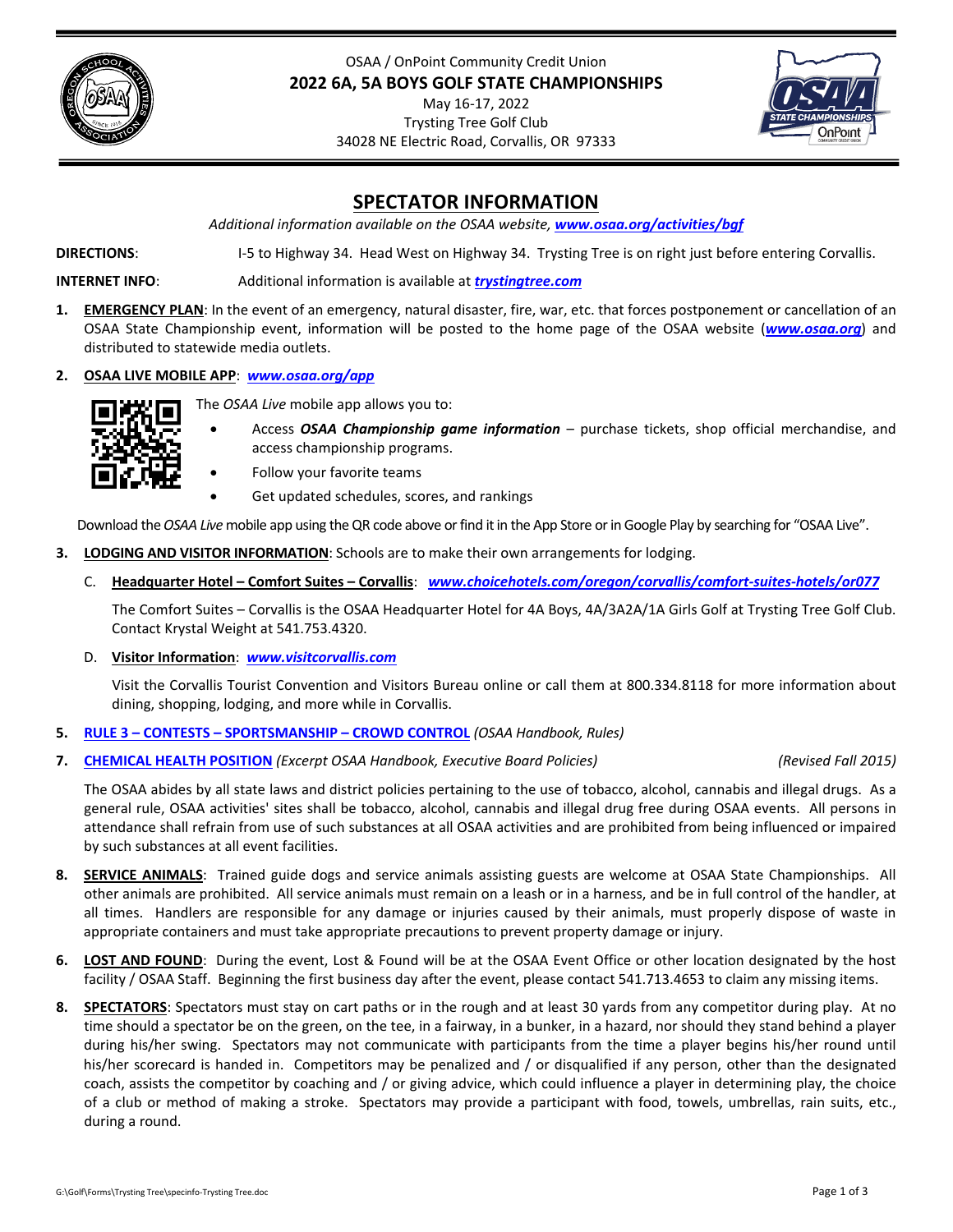- **1. CELL PHONES / MOBILE DEVICES**: While cell phone use has become a part of everyday life, the OSAA believes that appropriate and considerate use of these devices is necessary during competition.
	- A. **Players**: Players shall not take cell phones / mobile devices on the courses for use of communication. If a player uses such a device for communication at any point during his/her round, he/she may be subject to disqualification.
	- B. **Coaches and Spectators**: Cell phones must be set to vibrate or silent mode and shall not ring at any time while on the golf course. Cell phone conversations are prohibited at all times while on the golf course. If you need to take/make a call, please proceed to the clubhouse or parking lot.

### **10. CARTS**:

- A. **Motorized Carts – Participants**: During the round, a player must not ride on any form of motorized transportation except as authorized or later approved by the Committee (a player may always ride to and from where a previous stroke was made). Penalty for breach of Local Rule is the general penalty for each hole where the breach occurred. If the breach occurred between the play of two holes, it applies to the next hole.
- B. **Motorized Carts – Spectators**: Spectators, at the discretion of the golf course, may use motorized golf carts at the OSAA State Championships. Rules and regulations of the use of golf carts are governed by the host golf course.
- C. **Pull Carts – Participants**: Participants can use a pull cart in competition. Please note that there are a limited number of carts available and there may be a per round rental fee.
- **11. RESTROOMS / WATER ON COURSE**: Trysting Tree has on‐course restrooms near holes 5, 11, 14 and 16. Restrooms are also available in the clubhouse. Water fountains are placed around the course near holes 2, 7, 10 and 12.
- 12. **FOOD**: Trysting Tree has a full-service snack bar / restaurant in the clubhouse.
- **13. AWARDS**: All awards will be presented following the conclusion of each championship on Tuesday.
	- A. **Trophies** Champion through fourth place trophies will be awarded in each championship.
	- B. **Medals** Medals will be presented to the champion and second place teams in each championship. Medals will also be presented to the top ten individuals at each state championship who will be recognized as members of the OnPoint Community Credit Union All‐Tournament Team.
	- C. **Moda Health Athlete of the Meet** The medalist in each classification will be recognized as that classification's Moda Health Athlete of the Meet. In the event of a tie for medalist, multiple winners will be recognized. The winners will receive a commemorative coin from Moda Health and a scholarship application.
	- D. **Flags** The Oregon Golf Course Superintendents Association (OGCSA) has generously donated logo flags for use during each of this year's state championships. Their goal is to familiarize young golfers with the OGCSA and bring awareness to their role in the game today. The logo flags will be distributed to the top finishers at each of this year's state championships.

#### **14. STATE CHAMPIONSHIP RESULTS**: *[www.osaa.org/activities/bgf](https://www.osaa.org/activities/bgf)*

Results for all teams and individuals will be posted onsite at the scoring area and on the Golf page of the OSAA website during play and following each round of the State Championship.

# **SOUVENIR INFORMATION**

*Additional information available on the OSAA website, [www.osaa.org/shop](https://www.osaa.org/shop)*

## **1. STATE CHAMPIONSHIPS MERCHANDISE**: *[www.osaastore.com](https://www.osaastore.com)*

A. **Pre‐Order**:*[osaa.rushteamapparel.com/osaa/pre](https://osaa.rushteamapparel.com/osaa/pre-orders)‐orders*

RushTeamApparel, exclusive merchandise partner of the OSAA, offers pre‐orders. Be on the lookout for pre‐order dates as we get closer to first round contests. Select garments are available for pre-order: sweatshirts, t-shirts, long sleeve t-shirts, sweatpants, patches, pins, beanies and various Nike products. All pre‐order merchandise will be available for pick up at the RushTeamApparel booth on‐site throughout the event.

B. **Championship Site**: RushTeamApparel will be on‐site at the OSAA state championship with a wide variety of souvenir merchandise. Stop by the merchandise booth to purchase t-shirts, sweatshirts, letterman patches, sweatpants, hats and much more. RushTeamApparel also offers a wide variety of customization options including school name, student‐athlete name, event decals and more!